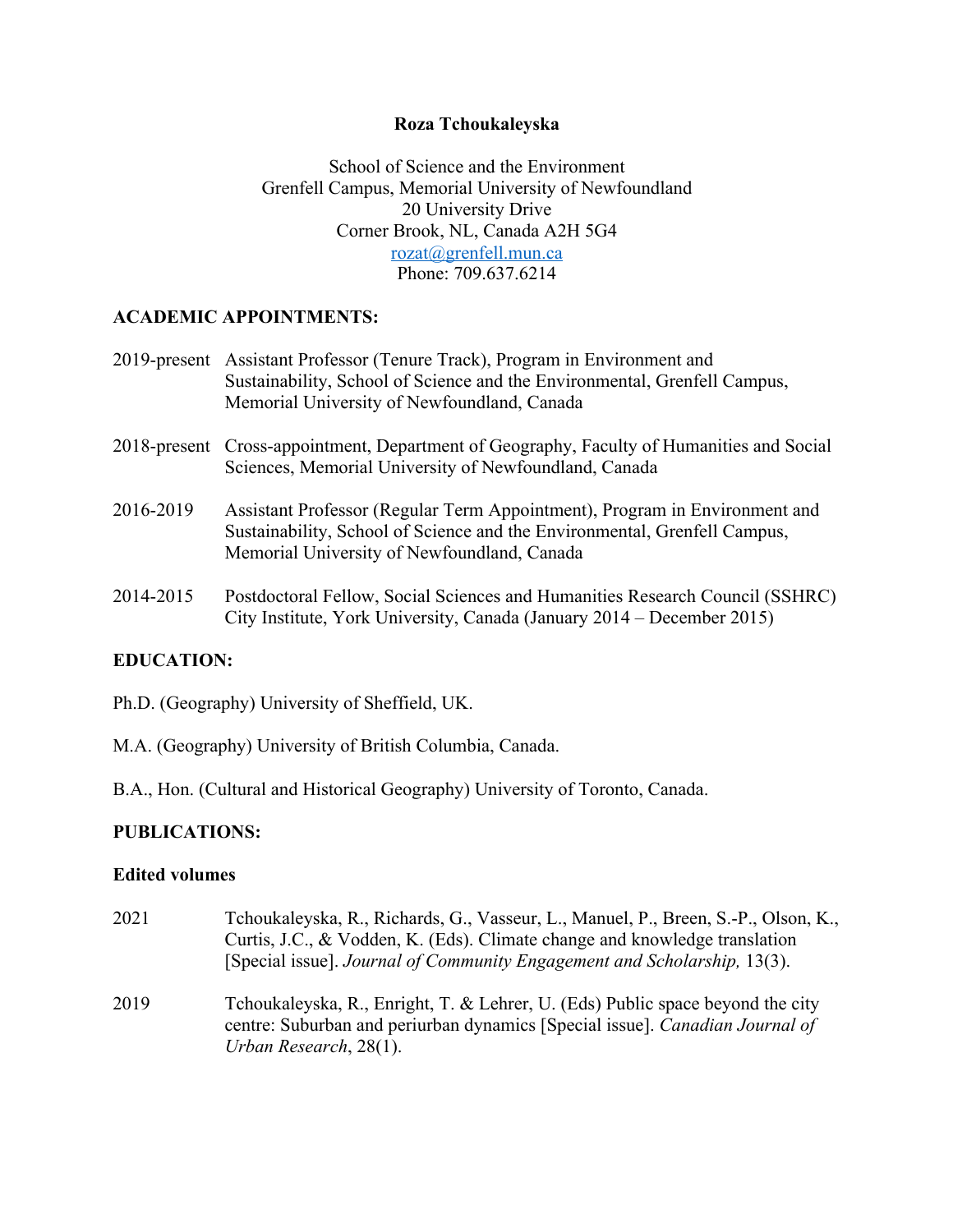| 2018 | Peake, L., Patrick, D., Reddy, R.N., Tanyildiz, G.S., Ruddick, S. &                 |
|------|-------------------------------------------------------------------------------------|
|      | Tchoukaleyska, R. (Eds.) Planetary urbanization in other fields of vision [Special] |
|      | issue]. <i>Environment and Planning D: Society and Space</i> , $36(3)$ .            |

# **Refereed journal articles**

| Early view | Tchoukaleyska, R., Carter, K., Dluginski, E., Forward, M., King, A.,<br>LeBlanc, O., & Ratcliffe, C. City-campus connections: Adapting urban<br>planning experiential learning techniques to a smaller city. Journal of<br>Geography in Higher Education. |
|------------|-----------------------------------------------------------------------------------------------------------------------------------------------------------------------------------------------------------------------------------------------------------|
| 2021       | Abdulai, A.-R., Chireh, V.K., & Tchoukaleyska, R. Engaging diverse<br>audiences: The role of community radio in rural climate change knowledge<br>translation. Journal of Community Engagement and Scholarship, 13(3), 108-121.                           |
| 2020       | Allyn, K., & Tchoukaleyska, R. Soundscaping the archives: Disrupting<br>boundaries through sensory research. GeoHumanities, 6(2), 469-475.                                                                                                                |
| 2018       | Tchoukaleyska, R. Public places and empty spaces: Dislocation, urban renewal<br>and the death of a French plaza. Urban Geography, 39(6), 944-962.                                                                                                         |
| 2016       | Tchoukaleyska, R. Public space and memories of migration: Erasing diversity<br>through urban redevelopment in France. Social & Cultural Geography, 17(8),<br>1101-1119.                                                                                   |
| 2015       | Tchoukaleyska, R. Illicit mint and unregulated vendors: Constructing illegality in<br>French public spaces. Area, 47(1), 81-87.                                                                                                                           |
| 2013       | Tchoukaleyska, R. Regulating the farmers' market: Paysan expertise, quality<br>production and local food. Geoforum, 45, 211-218.                                                                                                                          |
| 2011       | Tchoukaleyska, R. Co-housing childhoods: Parents' mediation of urban risk<br>through participation in intentional communities. The Journal of Children's<br>Geographies, 9(2), 235-246.                                                                   |
|            |                                                                                                                                                                                                                                                           |

### **Book chapters and entries**

- 2019 Tchoukaleyska, R. Redeveloping Montpellier's suburban high-rises: National policy meets local activism in the debate over public space. In: R. Keil, M. Ucuglu, M. Guney (Eds.), *Massive suburbanization: (Re)building the global periphery one large-scale housing project at a time* (pp. 126-141). Toronto: University of Toronto Press.
- 2017 Tchoukaleyska, R. Geographies of exclusion. In: D. Richardson (Ed.-in-Chief), *American Association of Geographers International Encyclopedia of*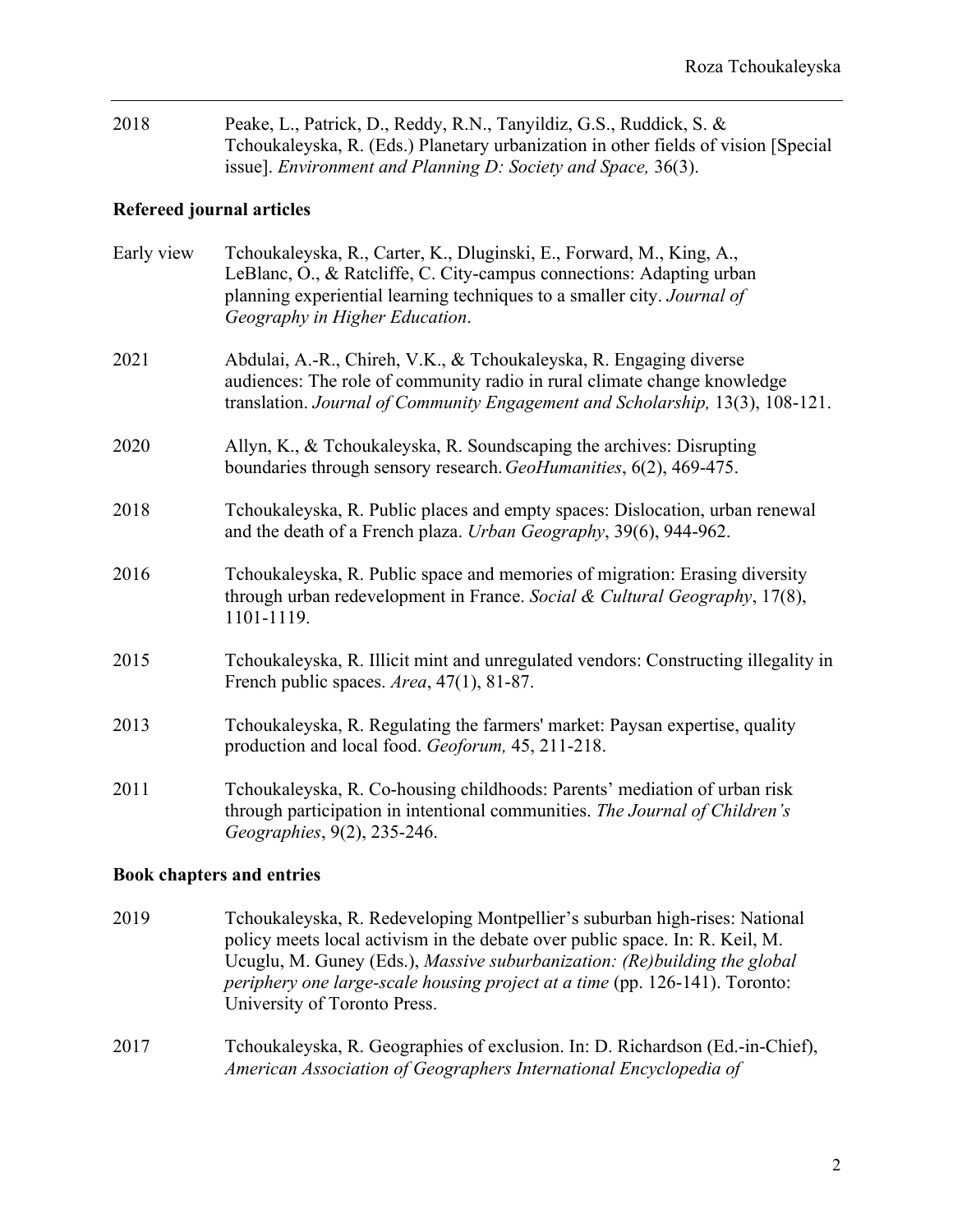*Geography: People, the Earth, Environment, and Technology*. Maldon, Oxford: Wiley-Blackwell.

2017 Lehrer, U., & Tchoukaleyska, R. Old wine in new bottles: Land, population growth, and Montpellier's suburban face off. In: N. Phelps (Ed.), *Old Europe, new suburbanization? Governance, land and infrastructure in European suburbanization* (pp. 133-157). Toronto: University of Toronto Press.

### **Other non-refereed contributions**

| 2021 | Tchoukaleyska, R., Richards, G., Vasseur, L., Manuel, P., Breen, S.-P., Olson,<br>K., Curtis, J.C., & Vodden, K. Special issue introduction: Climate change and<br>knowledge translation. Journal of Community Engagement and Scholarship,<br>$13(3)$ , 7-10. |
|------|---------------------------------------------------------------------------------------------------------------------------------------------------------------------------------------------------------------------------------------------------------------|
| 2019 | Tchoukaleyska, R., Enright, T. & Lehrer, U. Editor's introduction: Public space<br>beyond the city centre: Suburban and periurban dynamics. Canadian Journal of<br>Urban Research, $28(1)$ , i-iv.                                                            |
| 2019 | Bosch, L. & Tchoukaleyska, R. Social enterprise as economic salvation? The case<br>of Fogo Island, Newfoundland. L'Année PhiLanthropique / The PhiLanthropic<br><i>Year</i> , 1, 47-53.                                                                       |
| 2018 | Peake, L., Patrick, D., Reddy, R.N., Tanyildiz, G.S., Ruddick, S. &<br>Tchoukaleyska, R. Placing planetary urbanization in other fields of vision.<br>Environment and Planning D: Society and Space, 36(3), 374-386.                                          |
| 2014 | Tchoukaleyska, R. Outdoor food markets as community spaces in France.<br>Geography, 99(2), 99-103.                                                                                                                                                            |
| 2010 | Tchoukaleyska, R. Gecontesteerde etnishce markten in Montpellier [contested]<br>ethnic markets in Montpellier]. AGORA: Magazine Voor Sociaalruimtelijke<br>Vraagstukken, 26(2), 233-36.                                                                       |

#### **Professional publications**

2020 Walker, I. & Tchoukaleyska, R. Aging-in-place in rural areas: Mini-homes as a housing solution. *Plan Canada*, 60(1), 35-37.

#### **Reports**

2018 Tchoukaleyska, R., Forward M., Carter, K. Losier, M. & Lam, J. *City Studio proposal: Expanding experiential learning at Grenfell Campus*. Report prepared for Grenfell Campus Vice-President's Office, Memorial University, 9pp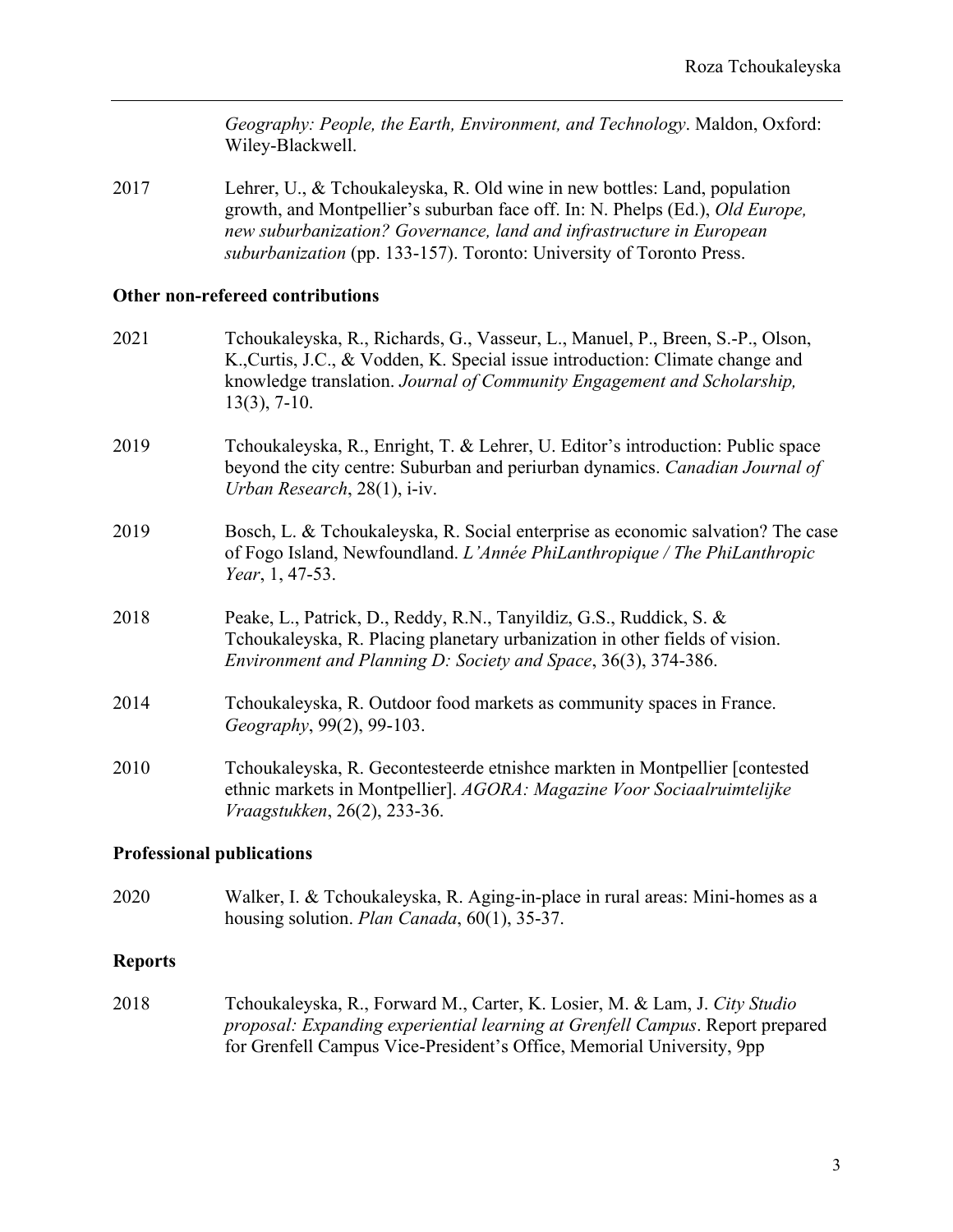| 2012 | Tchoukaleyska, R. Online engagement and internet usage patterns in the       |
|------|------------------------------------------------------------------------------|
|      | Barnsley Metropolitan Borough area: Evaluating the uptake potential of new   |
|      | <i>Barnsley Council online initiatives.</i> Report prepared for the Barnsley |
|      | Metropolitan Borough Council, UK, 25pp.                                      |

## **Other writing**

| 2021 | Tchoukaleyska, R., & Pittman, D. (January 26). Local meals-on-wheels program   |
|------|--------------------------------------------------------------------------------|
|      | helps rural seniors cope with COVID-19 isolation. The Conversation.            |
|      | https://theconversation.com/local-meals-on-wheels-program-helps-rural-seniors- |
|      | $cope-with-covid-19-isolation-152871$                                          |

- 2018 Tchoukaleyska, R. (November 19). Transforming Fogo Island: Social enterprise and community resilience in rural Newfoundland [Blog post]. *PhiLab*. Available at: https://philab.uqam.ca/blogue-accueil/transforming-fogo-island-socialenterprise-and-community-resilience-in-rural-newfoundland-what-role-cansocial-enterprise-play-in-supporting-rural-communities/
- 2018 Travis, K., & Tchoukaleyska, R. (June 23). Rhythm and light in Le Corbusier's Paris archives [Blog post]. *UrbanCulturalStudies*. Available at: https://urbanculturalstudies.wordpress.com/2018/06/23/

# **GRANTS:**

### **Research grants**

| 2019-2024 | (Principal Investigator) Social Sciences and Humanities Research Council<br>(SSHRC) Insight Grant: 'Reshaping the city through agrarian protest: Public<br>space, rural actors, and the cultural implications of international trade<br>agreements.' (\$96,425)                                                                                                                                                                                                                                           |
|-----------|-----------------------------------------------------------------------------------------------------------------------------------------------------------------------------------------------------------------------------------------------------------------------------------------------------------------------------------------------------------------------------------------------------------------------------------------------------------------------------------------------------------|
| 2018-2024 | (Co-Applicant) Social Science and Humanities Research Council (SSHRC)<br>Partnership Grant: 'Évaluation d'impact des actions réalisées par des<br>fondations subventionnaires canadiennes en réponse aux inégalités sociales et à<br>la question environnementale [Impact assessment of actions taken by Canadian<br>grantmaking foundations in response to social inequalities and the<br>environmental issue]'. Principal Investigator: J.-M. Fontan, Université de<br>Québec à Montréal. (\$2,500,000) |
| 2019-2021 | (Collaborator) Social Sciences and Humanities Research Council (SSHRC)<br>Insight Development Grant: 'Active site: Interventions and adaptations in<br>Western Newfoundland's built environment.' Principal Investigator: C. Forbes,<br>Memorial University. (\$49,325)                                                                                                                                                                                                                                   |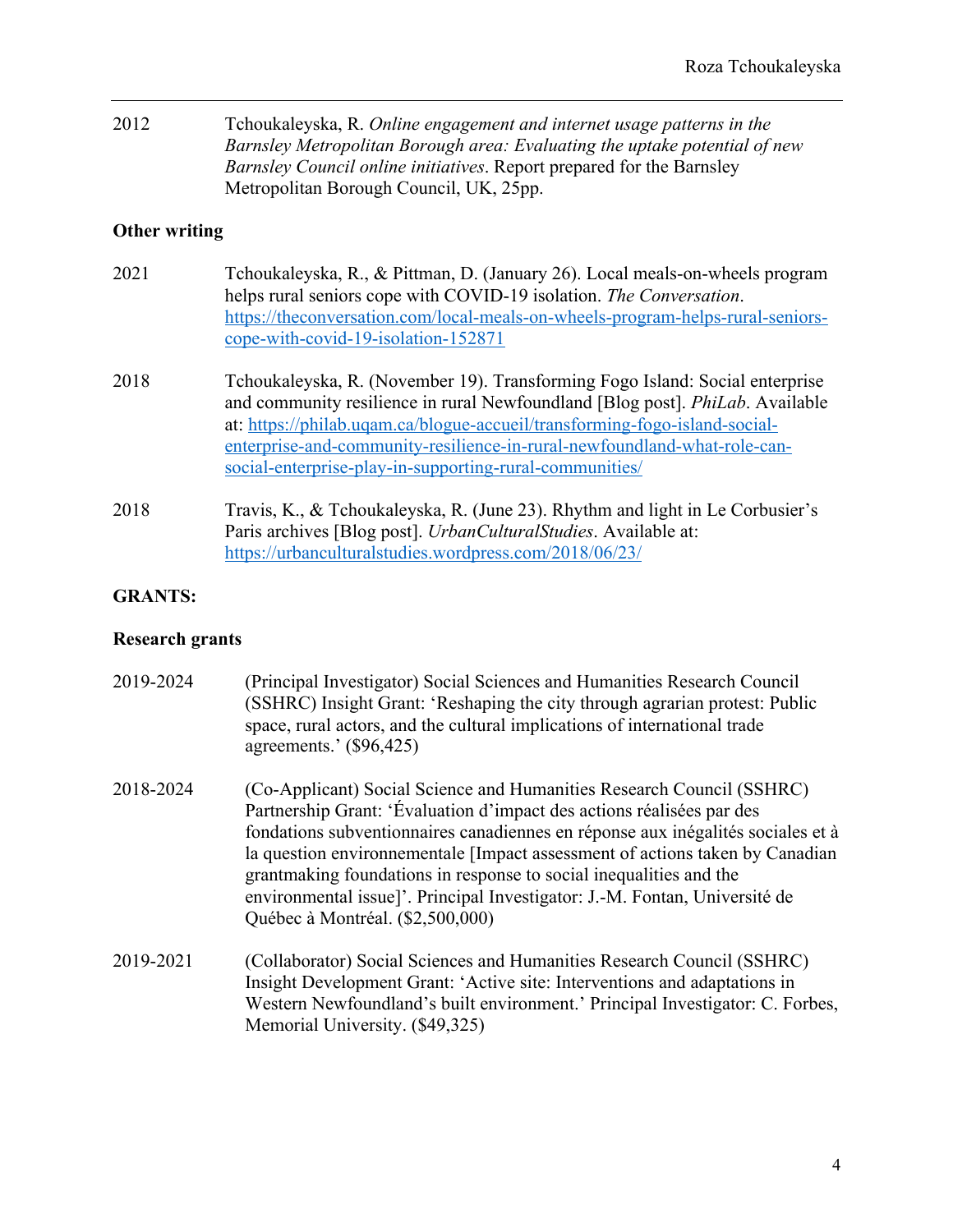| 2019-2020 | (Principal Investigator) Aging Research Centre, Newfoundland and Labrador:<br>'Planning for older tourists: Infrastructure provision, economic development,<br>and Gros Morne tourism.' (\$10,000)                                                                                                     |
|-----------|--------------------------------------------------------------------------------------------------------------------------------------------------------------------------------------------------------------------------------------------------------------------------------------------------------|
| 2019-2020 | (Co-applicant). The Harris Centre, Memorial University: 'Agrotourism and<br>social enterprise: Developing a Southwest Coast food loop.' Principal<br>Applicant: B. White, Memorial University. (\$15,000)                                                                                              |
| 2018-2019 | (Principal Investigator) Memorial University SSHRC Vice-President's<br>Research Grant: 'Reshaping the city through agrarian protest: public space,<br>rural actors, and the cultural implications of international trade agreements'.<br>$(\$6,500)$                                                   |
| 2018-2019 | (Principal Investigator) Grenfell Campus, Memorial University of<br>Newfoundland, Vice-President's Research Fund: 'Sounding out place: an<br>interdisciplinary understanding of wellbeing in Western Newfoundland'. Co-<br>Applicant: B. Zendel, Memorial University. (\$1,540)                        |
| 2015-2018 | (Principal Investigator) Social Sciences and Humanities Research Council<br>(SSHRC) Insight Development Grant: 'The impact of high-rise revitalization<br>on suburban public spaces in Canada and France'. Co-Applicants: T. Enright,<br>University of Toronto; U. Lehrer, York University. (\$73,173) |
|           | Event, outreach, and knowledge mobilization grants                                                                                                                                                                                                                                                     |
| 2021      | (Co-applicant) Grenfell Campus, Memorial University of Newfoundland,<br>Scholarship in the Arts: 'Soundscaping rural landscapes'. Principal Applicant:<br>R. Baerhe, Memorial University. (\$3,623)                                                                                                    |
| 2021      | (Principal Applicant) Grenfell Campus, Memorial University of<br>Newfoundland, Scholarship in the Arts: 'Urban reserves and Indigenous held<br>lands in Canadian cities: connecting Corner Brook and Vancouver'. (\$2,099)                                                                             |
| 2020      | (Principal Applicant) Memorial University Quick Start Funds for Public<br>Engagement: 'Thriving communities, healthy connections: A new initiative on<br>the Great Northern Peninsula'. Co-applicant: Bonne Bay Cottage Hospital<br>Heritage Corporation, NL. (\$2,472)                                |
| 2020      | (Principal Applicant) Grenfell Campus, Memorial University of<br>Newfoundland, Scholarship in the Arts: 'Rural resilience and food security in<br>Western Newfoundland'. (\$1,400)                                                                                                                     |
| 2019-2020 | (Co-applicant) Memorial University Quick Start Funds for Public Engagement:<br>'Capacity building and social enterprise on the Southwest Coast.' Principal<br>Applicant: B. White, Memorial University. (\$2,497.93)                                                                                   |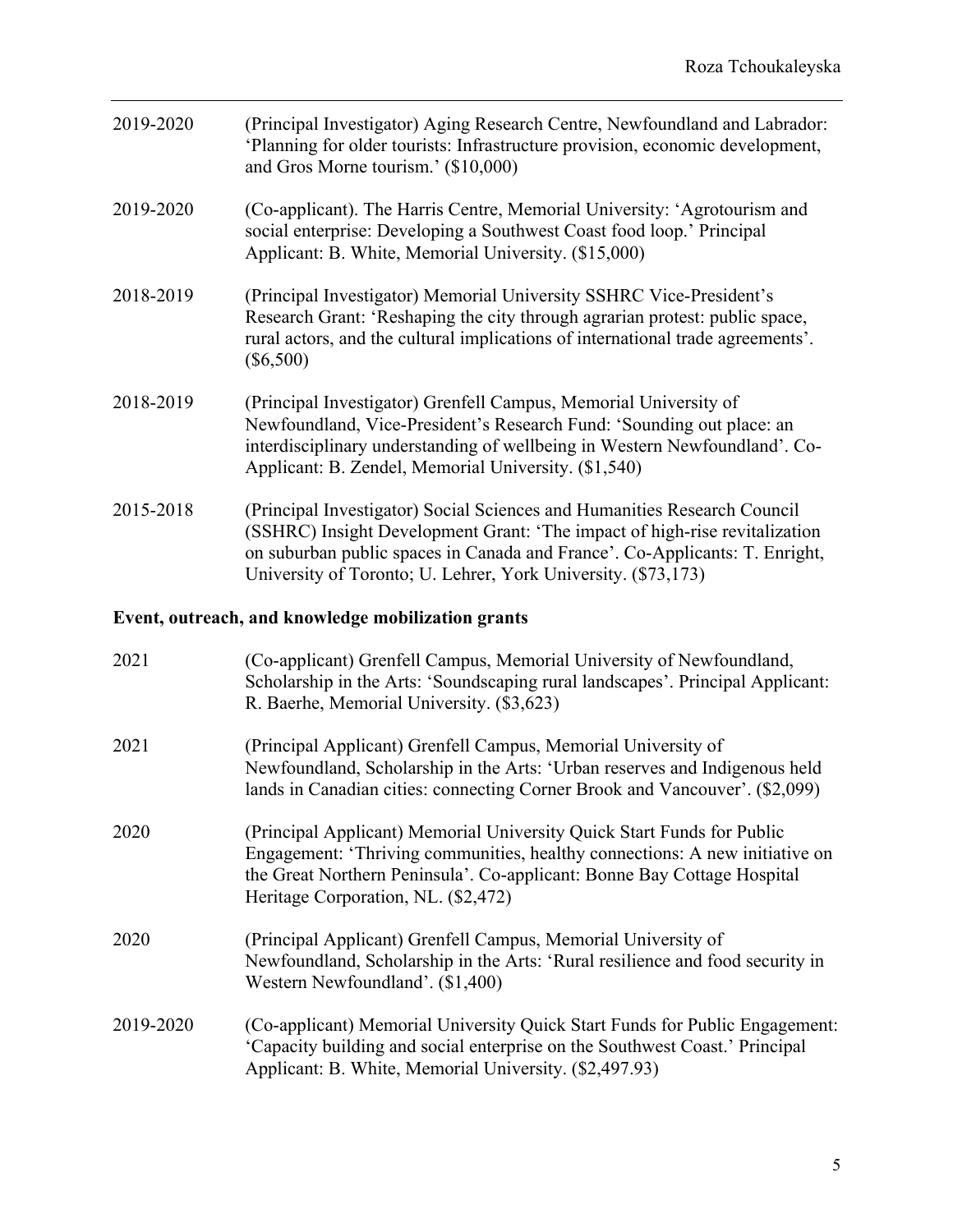| 2018-2019 | (Principal Applicant) Social Science and Humanities Research Council<br>(SSHRC) Connection Grant: 'Coastal communities in a changing climate:<br>Impacts, challenges, and solutions for Gros Morne'. Co-Applicants: K. Vodden<br>and K. Carter, Memorial University; P. Manuel, Dalhousie University.<br>Collaborators: R. Cusson and C. Kennedy, Gros Morne Cooperating<br>Association. (\$18,125) |
|-----------|-----------------------------------------------------------------------------------------------------------------------------------------------------------------------------------------------------------------------------------------------------------------------------------------------------------------------------------------------------------------------------------------------------|
| 2018-2019 | (Principal Applicant) Grenfell Campus, Memorial University of<br>Newfoundland, Scholarship in the Arts: 'Planning for food security in<br>Newfoundland and Labrador // Indigenous rights through land-use planning'.<br>$(\$3,472)$                                                                                                                                                                 |
| 2018-2019 | (Principal Applicant) Memorial University Quick Start Funds for Public<br>Engagement: 'Green Drinks Corner Brook'. Co-applicant: Western<br>Environment Centre, NL. (\$1,000)                                                                                                                                                                                                                       |
| 2017-2018 | (Principal Applicant) Grenfell Campus, Memorial University of<br>Newfoundland, Scholarship in the Arts: 'Experiential knowledge and<br>community participation in rural areas'. (\$1,640)                                                                                                                                                                                                           |
| 2016-2017 | (Co-Applicant) Grenfell Campus, Memorial University of Newfoundland,<br>Scholarship in the Arts: 'Grenfell Campus - Labrador Institute social science<br>and the environment academic exchange initiative'. Principal Applicant: K.<br>Vodden, Grenfell Campus, Memorial University. (\$2,900)                                                                                                      |
| 2015-2016 | (Co-Applicant) Social Sciences and Humanities Research Council (SSHRC)<br>Connection Grant: 'Rethinking urban theory through the analytical lens of<br>planetary urbanization'. Principal Applicant: L. Peake, York University. (\$23,<br>930)                                                                                                                                                      |
| 2015      | (Applicant) York University, Faculty of Liberal Arts and Professional Studies,<br>Events & Outreach Fund: 'City Institute career development workshop in<br>critical urban studies'. (\$700)                                                                                                                                                                                                        |

# **AWARDS, FELLOWSHIPS, AND SCHOLARSHIPS:**

# **Awards**

2021 Grenfell Campus Teaching Award, Memorial University (\$2,500)

# **Fellowships**

2018 Richard Marceau Fogo Island Fellowship, held at: Shorefast Foundation Fogo Island and Memorial University of Newfoundland (\$1,683; January – December 2018)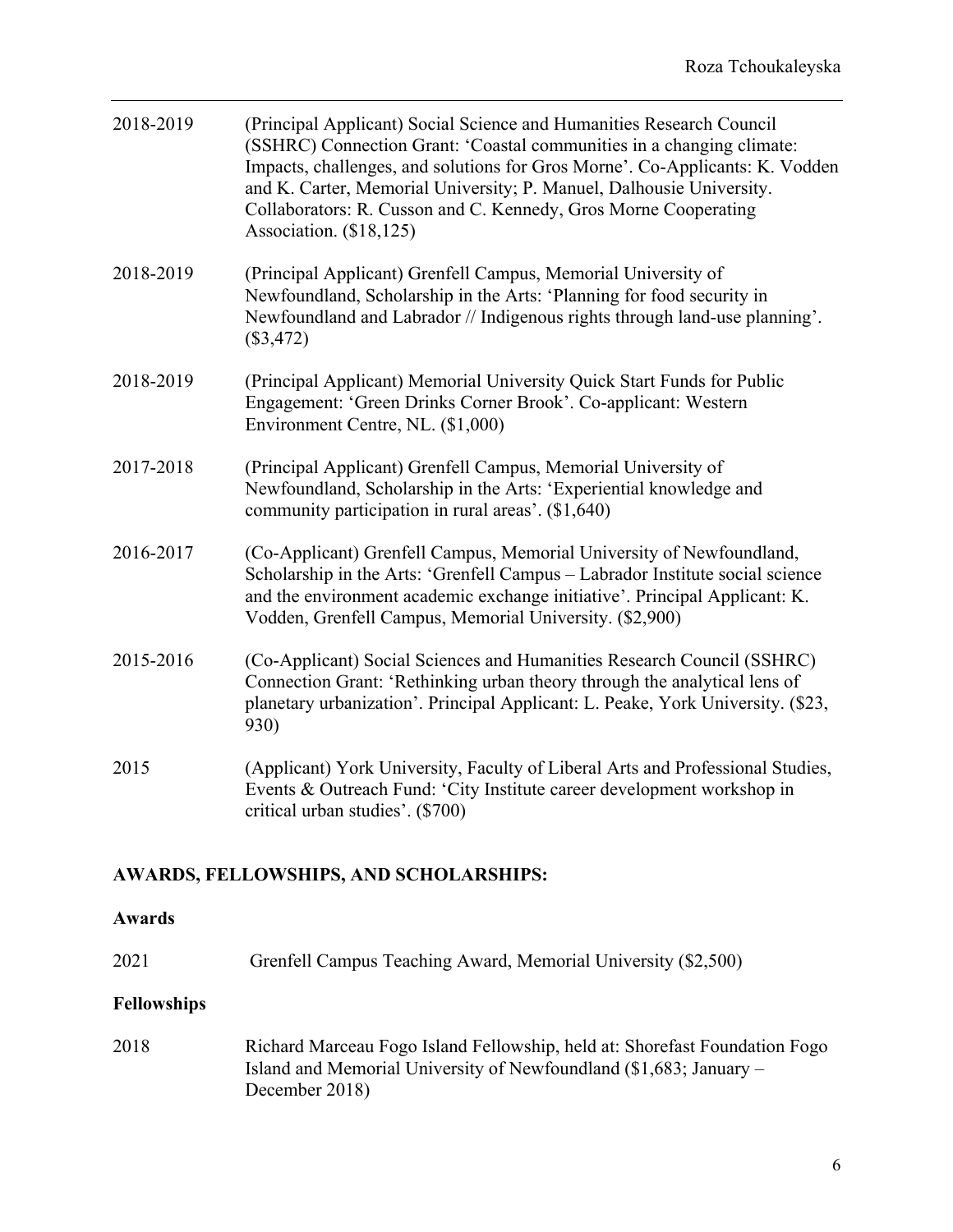2014-2015 Social Sciences and Humanities Research Council (SSHRC) Canada, Postdoctoral Fellowship, held at: City Institute and Faculty of Environmental Studies, York University. (\$81,000; January 2014 – December 2015)

## **CONFERENCE ACTIVITY:**

#### **Workshops convened**

- 2018-2019 Co-organizer, with K. Temple. 'Green Drinks Speaker Series'. Held 4 times in the 2018/19 academic year, hosted by Grenfell Campus, Memorial University of Newfoundland and the Western Environment Centre.
- 2018 Co-chair, with K. Vodden, R. Cusson, K. Carter, P, Manuel, C. Kennedy. 'Coastal communities in a changing climate: impacts, challenges, and solutions for Gros Morne', May 16-18<sup>th</sup>, 2018, Grenfell Campus, Memorial University of Newfoundland and the Gros Morne Cooperating Association.
- 2016 Co-chair, with L. Peake, D. Patrick, R.N. Reddy, G. Tanyldiz, S. Ruddick, A. Bain, M. Buckley. 'Rethinking urban theory through the analytical lens of planetary urbanization', April 4<sup>th</sup>-5<sup>th</sup>, 2016, City Institute, York University.
- 2015 Convenor, 'City Institute career development workshop in critical urban studies', November 12<sup>th</sup>-13<sup>th</sup>, 2015, City Institute, York University.

#### **Conference sessions and panels organized**

| 2021 | Roundtable (co-organized with J. Luedee, T. Wideman, and N. Worth). 'Early<br>career roundtable in geography'. Canadian Association of Geographers. Held<br>online, hosted by the University of Northern British Columbia |
|------|---------------------------------------------------------------------------------------------------------------------------------------------------------------------------------------------------------------------------|
| 2019 | Roundtable (co-organized with N. Worth). 'Early career roundtable in<br>geography'. Canadian Association of Geographers. Winnipeg, MB.                                                                                    |
| 2018 | Roundtable (co-organized with N. Worth, J. Young). 'Early career roundtable in<br>geography'. Feminist Geographies in/during Troubled Times: Dialogues,<br>Interventions and Praxis. Montreal, QC.                        |
| 2017 | Paper session (co-organized with T. Enright, U. Lehrer). 'Public space beyond the<br>city centre'. Canadian Association of Geographers. Toronto, ON.                                                                      |
|      | Roundtable (co-organized with J. Korosi, N. Worth). 'Early career roundtable in<br>geography'. Canadian Association of Geographers. Toronto, ON.                                                                          |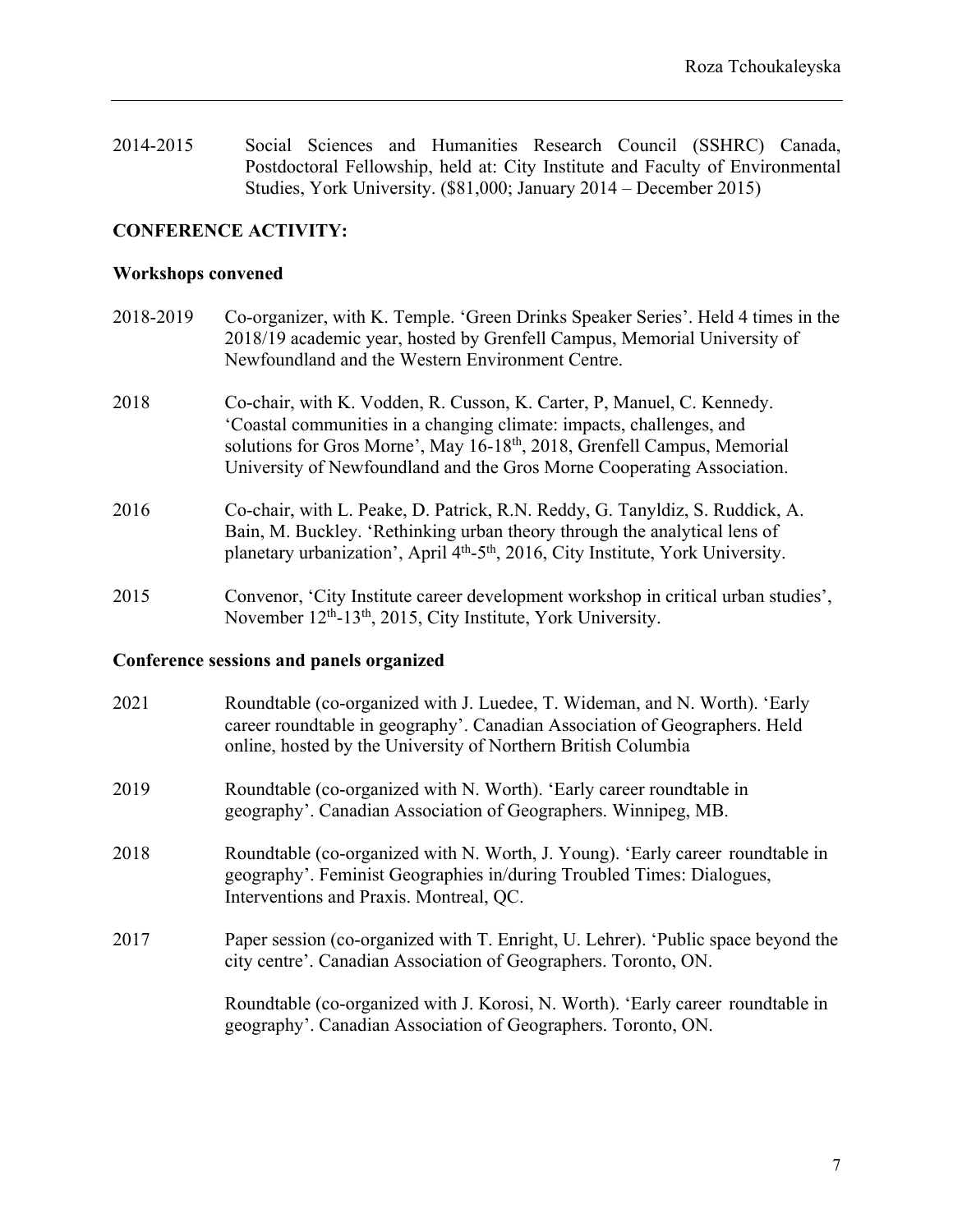2016 Paper session (co-organized with T. Enright). 'Accessing public space: exploring diverse theoretical approaches and methodologies I & II'. American Association of Geographers. San Francisco, CA.

# **Conference presentations (since 2010)**

| 2021 | 'Building vibrant public spaces: Lessons from a reformatted farmers' market'.<br>Reimaging Public Space and the Build Environment in a Post-Pandemic World.<br>University of Alberta, held online.                                                          |
|------|-------------------------------------------------------------------------------------------------------------------------------------------------------------------------------------------------------------------------------------------------------------|
|      | (with J. Cranston, B. Lowery, R. Pilgrim, D. Pittman, S. Young). 'Building<br>connections, sustaining community: Experiments with social enterprise on the<br>Great Northern Peninsula of Newfoundland'. Environmental Studies Association.<br>Held online. |
|      | (with D. Pittman) 'Supporting seniors in precarious times: A community-run<br>meals-on-wheels in Gros Morne'. Aging Research Centre of Newfoundland. Held<br>online.                                                                                        |
| 2019 | 'Redefining public space: The role of sensory ethnography'. Nordic Geographers<br>Conference. Trondheim, Norway.                                                                                                                                            |
|      | (with K. Travis). 'Reading the archives into the city: Disrupting boundaries<br>through soundscape research'. Canadian Association of Geographers. Winnipeg,<br>MB.                                                                                         |
| 2018 | 'Reshaping the city through agrarian protest: public space, rural actors, and the<br>cultural implications of international trade agreements'. International Geography<br>Union – Canadian Association of Geographers. Quebec City, QC.                     |
|      | 'Stasis and change: re-imagining French high-rise neighbourhoods'. American<br>Association of Geographers. New Orleans, USA.                                                                                                                                |
| 2017 | 'Grenfell's City Studio program: adapting urban experiential learning courses to<br>a smaller city'. Small and Adaptive Cities 2017: Sustainable Futures in the Urban<br>Periphery. St John's, NL. (Invited presentation)                                   |
|      | 'Constructing sensory boundaries'. Royal Geographical Society - Institute of<br>British Geographers. London, UK.                                                                                                                                            |
| 2016 | (with K. Travis). 'Re-imagining everyday spaces: creative place-making in<br>suburban high-rise neighbourhoods in France and Canada'. Royal Geographical<br>Society – Institute of British Geographers. London, UK.                                         |
|      | 'Walking, talking, and the politics of public space'. American Association of<br>Geographers. San Francisco, USA.                                                                                                                                           |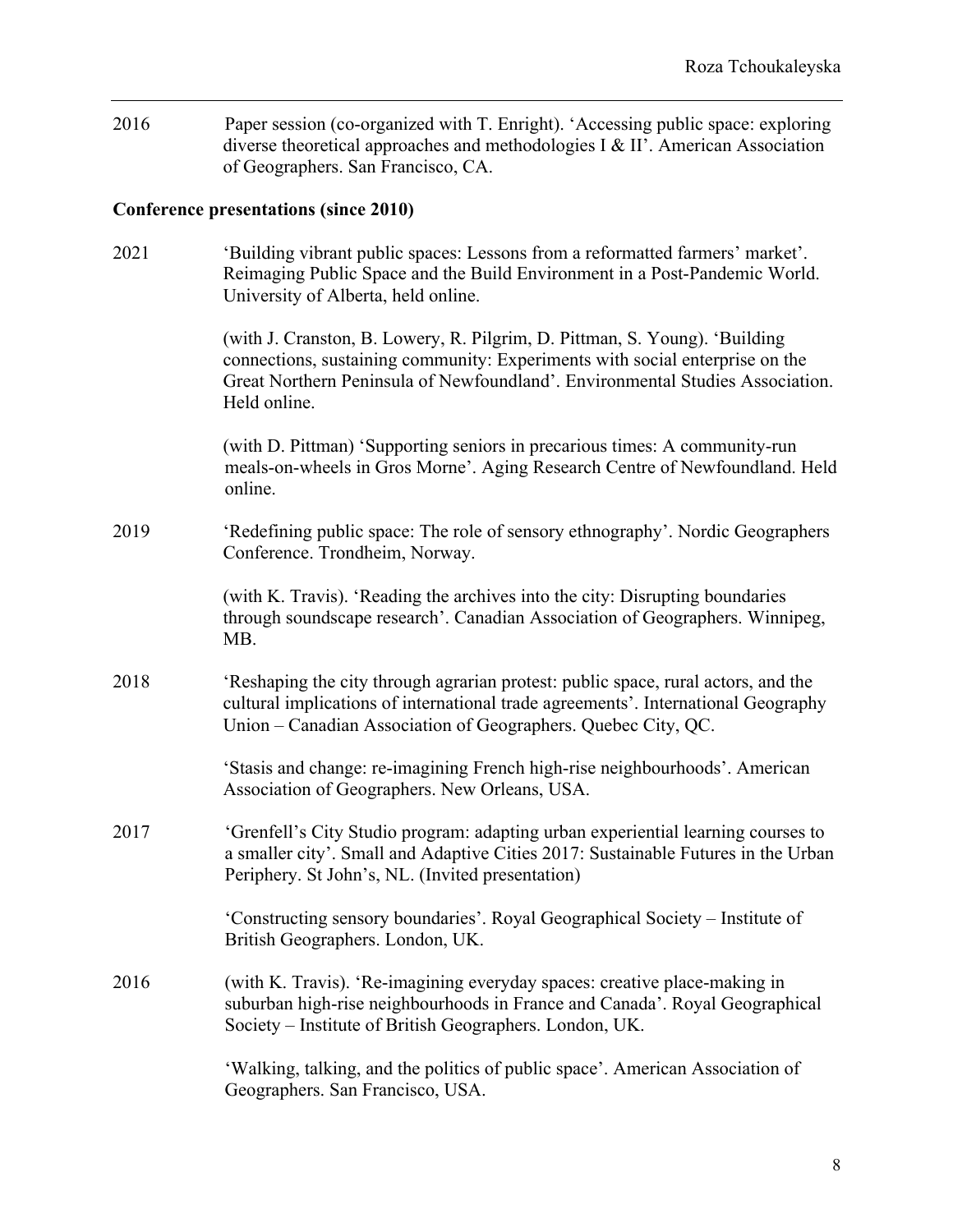| 2015 | 'Redeveloping Montpellier's suburban high-rises: national policy meets local<br>activism in the debate over public space'. MCRI Global Suburbanism, Building<br>and re-building the urban periphery: Spotlight on Istanbul. Istanbul, Turkey.<br>(Invited presentation) |
|------|-------------------------------------------------------------------------------------------------------------------------------------------------------------------------------------------------------------------------------------------------------------------------|
|      | 'Redefining the 'public': local activism, national policy, and public space'.<br>Canadian Association of Geographers, Ontario Division. Ottawa, ON.                                                                                                                     |
|      | (with S. Ruddick, L. Peake). 'Planetary urbanization in question'. Royal<br>Geographic Society - Institute of British Geographers. Exeter, UK.                                                                                                                          |
|      | "That square is not ours': contestations over public spaces and usage in a French<br>high-rise suburban development'. American Association of Geographers.<br>Chicago, IL.                                                                                              |
| 2013 | (with U. Lehrer). 'Montpellier's suburban face-off: high-rise social housing in La<br>Mosson meets the village idyll of Juvignac'. A Suburban Revolution<br>conference. Toronto, ON.                                                                                    |
| 2012 | (with U. Lehrer). 'Montpellier suburban growth'. MCRI Global Suburbanisms,<br>European Research Cluster meeting. London, UK.                                                                                                                                            |
| 2011 | 'The Marché du Plan Cabanes: Public space and civic citizenship in Montpellier,<br>France'. Association of American Geographers. Seattle, WA.                                                                                                                           |
| 2010 | 'Re-imagining France: Erasing diversity in urban food markets'. Association of<br>American Geographers. Washington DC.                                                                                                                                                  |

# **Conference panel participant**

- 2021 (Panelist) 'Edited by: A virtual workshop on edited collections in urban studies'. City Institute, York University. Held online.
- 2017 Roundtable participant. 'Planning together creating collaborative research networks on small and mid-sized cities'. Small and Adaptive Cities 2017: Sustainable Futures in the Urban Periphery. St John's, NL.
- 2015 Panelist. 'Concluding panel'. MCRI Global Suburbanism, Building and rebuilding the urban periphery: Spotlight on Istanbul. Istanbul, Turkey.
- 2014 Panelist. 'Methods in critical research'. Canadian Association of Geographers Ontario Division Annual Meeting. Toronto, ON.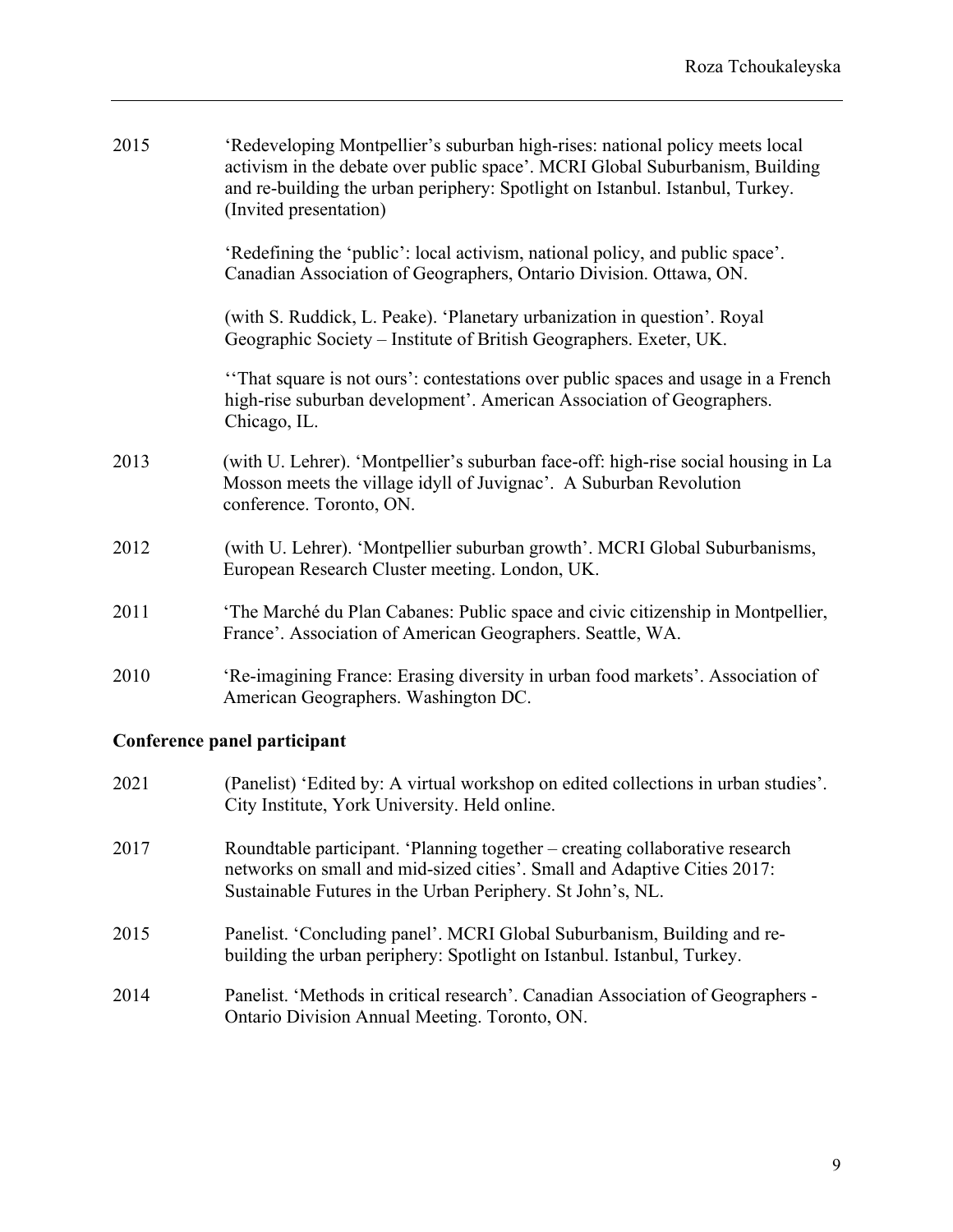## **Departmental talks**

| 2019 | (Panelist) 'Roundtable on SSHRC applications'. Grenfell Campus Research<br>Office, Memorial University. Corner Brook, NL.                                                        |
|------|----------------------------------------------------------------------------------------------------------------------------------------------------------------------------------|
|      | 'Soundscaping the city: Sensory ethnography, public space, and belonging in<br>France'. Blue Box Seminar Series, Department of Geography, Memorial<br>University. St John's, NL. |
| 2018 | 'Effective use of peer assessment'. Creative Classrooms Symposium, Grenfell<br>Campus, Memorial University. Corner Brook, NL.                                                    |
|      | (Panelist) 'Roundtable on SSHRC applications'. Grenfell Campus Research<br>Office, Memorial University. Corner Brook, NL.                                                        |
| 2017 | 'Understanding the city through sensory ethnography in France'. Friday Light<br>Informal Research Talks, Grenfell Campus, Memorial University. Corner Brook,<br>NL.              |
|      | 'City Studio: placing experience at the centre of learning'. Grenfell Office of<br>Engagement, Memorial University. Corner Brook, NL.                                            |
| 2015 | "We don't have public space anymore': the perceived failures of suburban high-<br>rise revitalization programs in France'. City Institute, York University. Toronto,<br>ON.      |
| 2014 | 'Public space and public memories in urban redevelopment projects'. Department<br>of Geography, York University. Toronto, ON.                                                    |

# **TEACHING EXPERIENCE:**

# **Graduate courses, MA in Environmental Policy, Grenfell Campus, Memorial University**

| 2020 |  | Special Topics: Circular Economies and Discard Studies (ENVP 6526) |  |  |
|------|--|--------------------------------------------------------------------|--|--|
|------|--|--------------------------------------------------------------------|--|--|

- 2019 Special Topics: Environmental Education and Planning (ENVP 6525)
- 2016-2018 Environmental Impact Assessment (ENVP 6055)

# **Undergraduate courses, Program in Environment and Sustainability, Grenfell Campus, Memorial University**

2020-present Discard Studies (GEOG 4030)

2017-present Cultural Geography (GEOG 2001)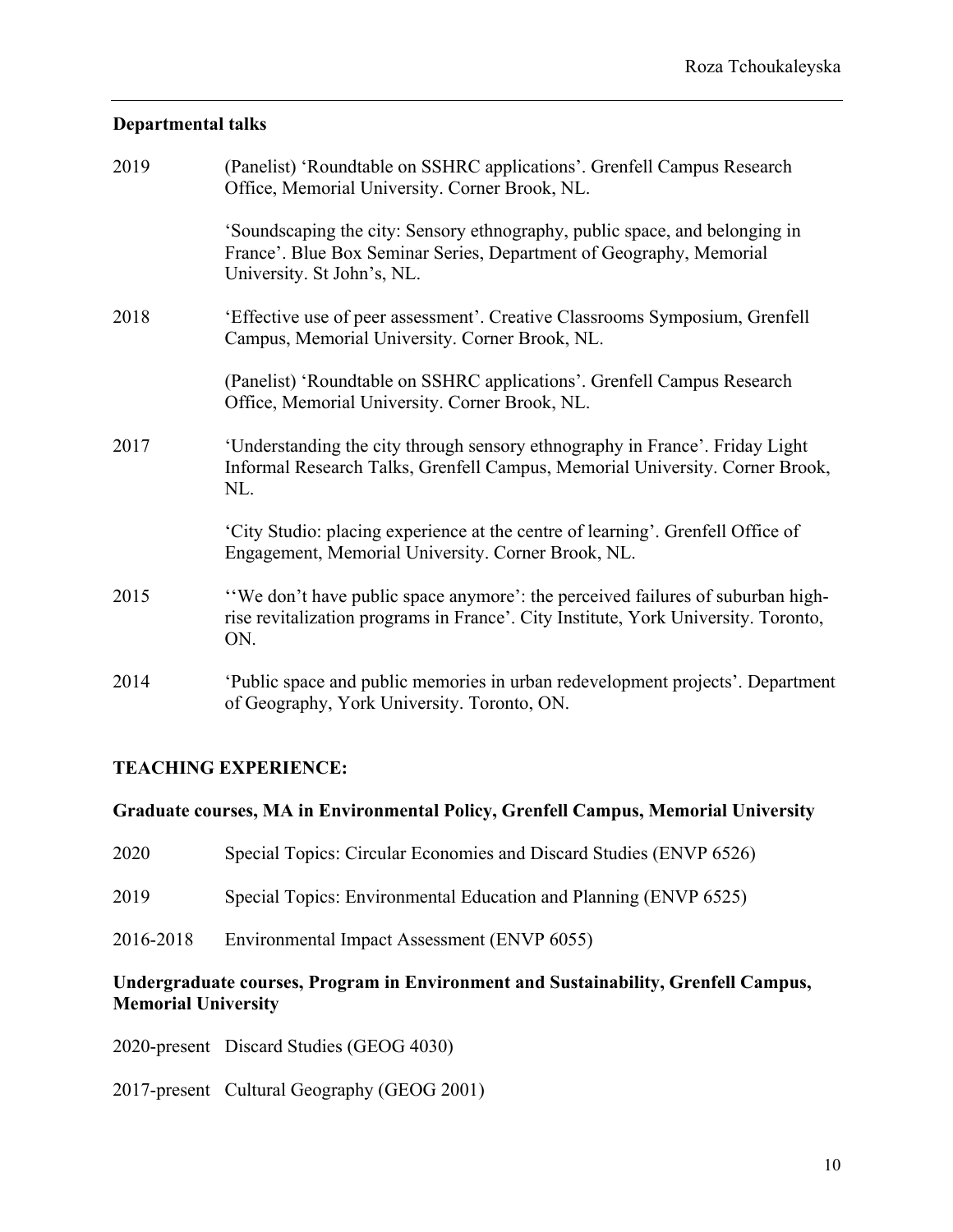| 2017-2018;   | Issues in Economic Geography (GEOG 2302) |
|--------------|------------------------------------------|
| 2020-present |                                          |

- 2016-present Community and Regional Planning and Development (GEOG 3350)
- 2016-present Environmental Planning and Management (ENSU 3100)
- 2019 Special Topics: Environmental Education and Planning (ENSU 4901)
- 2016-2018 Environmental Impact Assessment (EVST 4000)

### **At other institutions**

| 2016      | Social Justice and the City (Per Course Instructor, Department of Human<br>Geography, University of Toronto Scarborough)                 |
|-----------|------------------------------------------------------------------------------------------------------------------------------------------|
| 2013      | Making Sense of Things: An Introduction to Material Culture (hybrid course;<br>Associate Lecturer, Faculty of Arts, Open University, UK) |
| 2012-2013 | The Uses of Social Science (online-only course; Associate Lecturer, Faculty of<br>Social Science, Open University, UK)                   |
| 2011-2012 | Voices and Texts (hybrid course; Associate Lecturer, Faculty of Arts, Open<br>University, UK)                                            |
| 2011-2013 | The Arts Past and Present (online-only course, Associate Lecturer, Faculty of<br>Arts, Open University, UK)                              |
| 2011      | Europe: Culture and Identities in a Contested Continent (Associate Lecturer,<br>Faculty of Arts, Open University, UK)                    |

### **SERVICE:**

#### **University committees**

- 2021-present Public Engagement Framework Evaluation Committee, Memorial University of Newfoundland
- 2021-present Public Services Librarian Search Committee, Grenfell Campus, Memorial University of Newfoundland
- 2020-present Expert Working Group for Public Engagement, Memorial University of Newfoundland.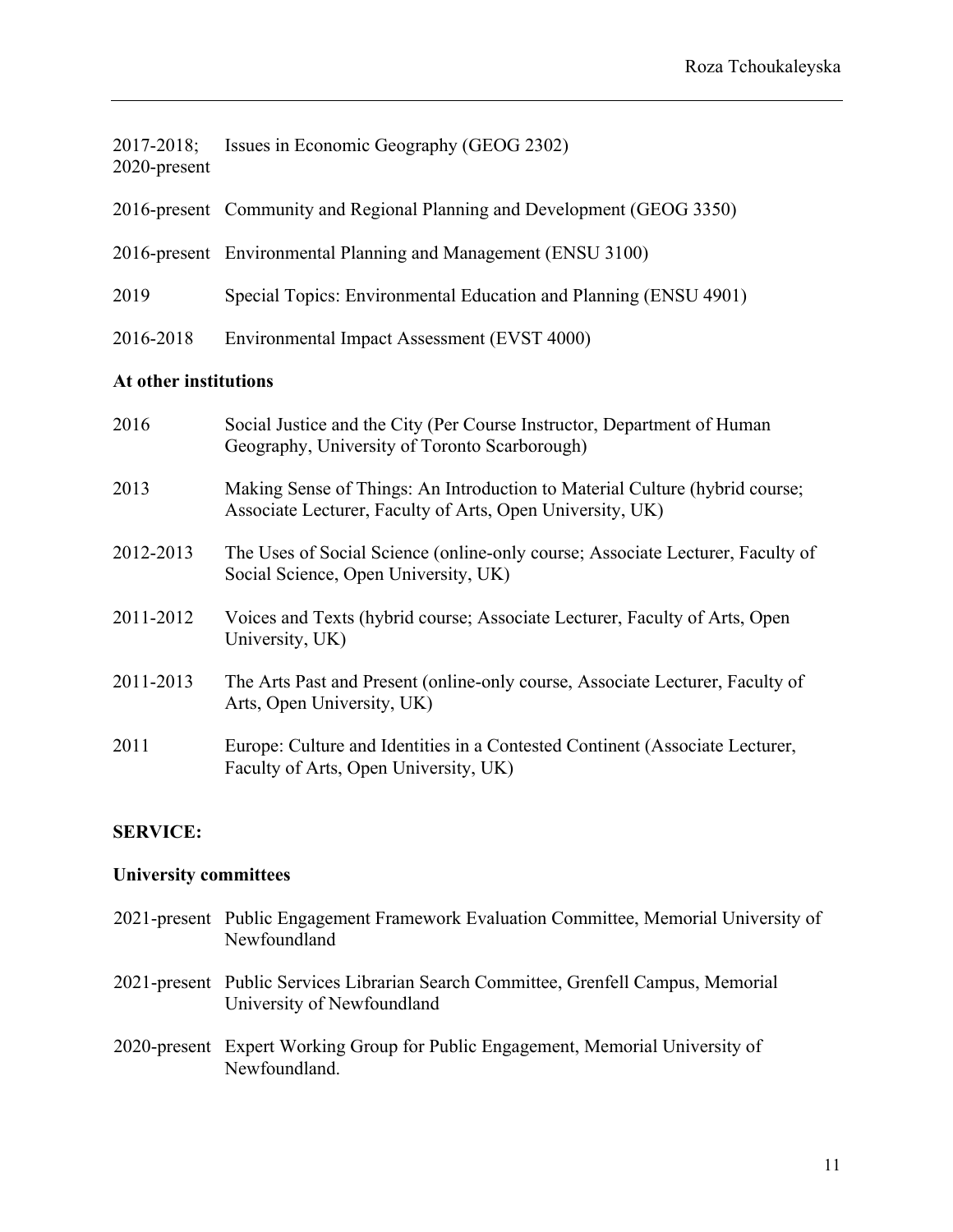|                            | 2019-present Senate Committee on Research, Memorial University of Newfoundland.                                                                                   |
|----------------------------|-------------------------------------------------------------------------------------------------------------------------------------------------------------------|
| $2017$ -present            | Grenfell Campus Research Ethics Board, Memorial University of Newfoundland                                                                                        |
| 2017-2019;<br>2020-present | Committee on Student Academic Affairs, School of Science and the<br>Environment, Grenfell Campus, Memorial University of Newfoundland                             |
| 2021                       | Bonne Bay Marine Station Visioning Committee, Memorial University of<br>Newfoundland                                                                              |
| 2021                       | Program in Environment and Sustainability Hiring Committee, Grenfell Campus,<br>Memorial University of Newfoundland.                                              |
| 2021                       | Selection committee, President's Award for Exceptional Community Service,<br>Memorial University                                                                  |
| 2018-2021                  | Graduate Committee in Environmental Policy, Grenfell Campus, Memorial<br>University of Newfoundland                                                               |
| 2020                       | Renewal committee for the Dean of the School of Science and the Environment,<br>Memorial University of Newfoundland                                               |
| 2020                       | Evaluation committee, Harris Centre Thriving Regions Applied Research Fund<br>(Burin Peninsula), Memorial University of Newfoundland, January 2020<br>competition |
| 2019                       | Adjudication committee, Memorial University's Public Engagement Accelerator<br>Fund, September 2019 competition                                                   |
| 2019                       | Counselling and Psychological Services Hiring Committee, Grenfell Campus,<br>Memorial University of Newfoundland                                                  |
| 2018-2019                  | Promotion and Tenure Committee, School of Science and the Environment,<br>Grenfell Campus, Memorial University of Newfoundland                                    |
| 2014-2015                  | Postdoctoral representative, City Institute Executive Committee, York University<br>(January 2014 - December 2015)                                                |

# **Community service**

- 2016-2021 Board of Directions, Western Environment Centre, Corner Brook, Newfoundland
- 2019 Panel of judges, Dr. Jose Lam Startup Weekend, Corner Brook, Newfoundland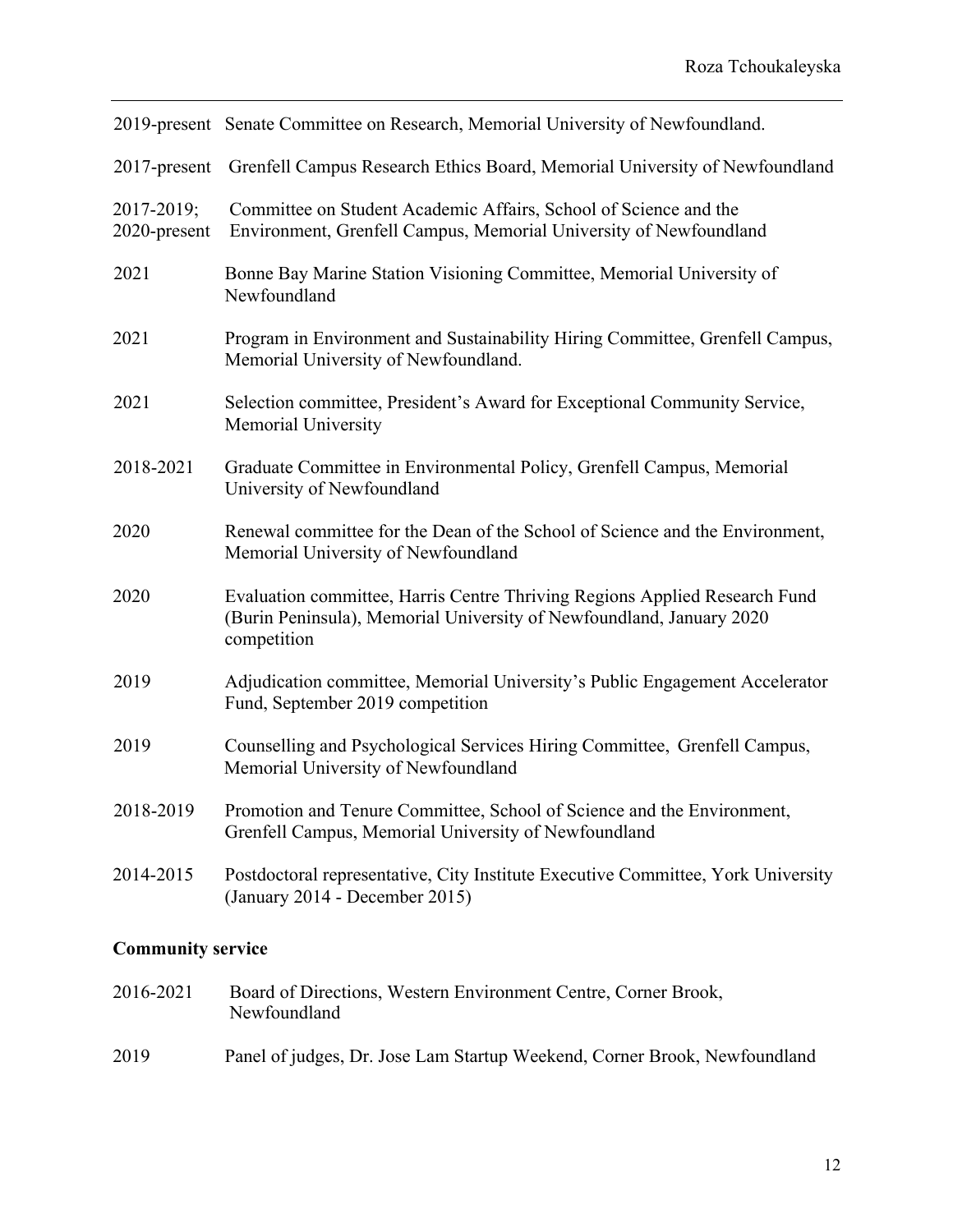- 2018-2019 Co-organizer, with K. Temple, Western Environment Centre, 'Green Drinks' monthly speaker series, November 2018 – March 2019
- 2018 Panel of judges, Navigate and Techstars Startup Weekend, Corner Brook, Newfoundland

# **MEDIA COVERAGE:**

Noel, G. (Host). (2021, May 20). Community planning and soundscaping. *Bonne Bay Morning with Gary Noel* (Radio Broadcast). Norris Point, NL: VOBB 95.5FM.

Bradshaw, D. (Host). (2019, April 4). *Grenfell students learn about urban planning in 'City Studio' program* (Television Broadcast). St. John's, NL: NTV. http://ntv.ca/grenfell-studentslearn-about-urban-planning-in-city-studio-program/

CBC News. (2019, March 10). Turning Newfoundland's southwest coast into an agricultural tourism destination. CBC Newfoundland and Labrador. https://www.cbc.ca/news/canada/newfoundland-labrador/agritourism-southwesternnewfoundland-1.5048325

Benoit, L. (Host). (October 15, 2018). City Studio and ACE-Space. *West Coast Breakfast Show* (Radio Broadcast). Corner Brook, NL: 570VOCM

Kean, G. (2017, November 30). Engaging ideas: Grenfell Campus geography students propose ways to enhance Corner Brook's waterfront. *Western Star*. https://www.pressreader.com/canada/the-western-star1948/20171130/281483571702695

Callahan, M. (2016, December 7). Downtown revitalization: City Studio students present public space ideas to City of Corner Brook. *Memorial University Gazette*. https://gazette.mun.ca/publicengagement/downtown-revitalization/

Delgado Aspiazu, G. (Producer). (2016, December 6). City Studio. *Corner Brook Café* (Television Broadcast). Rogers TV.

Crocker, D. (2016, December 2). Grenfell geography students pitch their ideas for Corner Brook's downtown. *Western Start.* http://www.thewesternstar.com/news/local/2016/12/2/grenfell-geography-students-pitch-theirideas-for-corner-brooks-.html

Croker, D. (2016, September 30). Big-picture planning: Grenfell's new geography course will blend theory and practice. *Western Star*, p. 3.

Mayet, F. (2016, Mai 17). 'L'espace public observé par un regard canadien'. *Midi Libre*, p. 9.

# **LANGUAGES:**